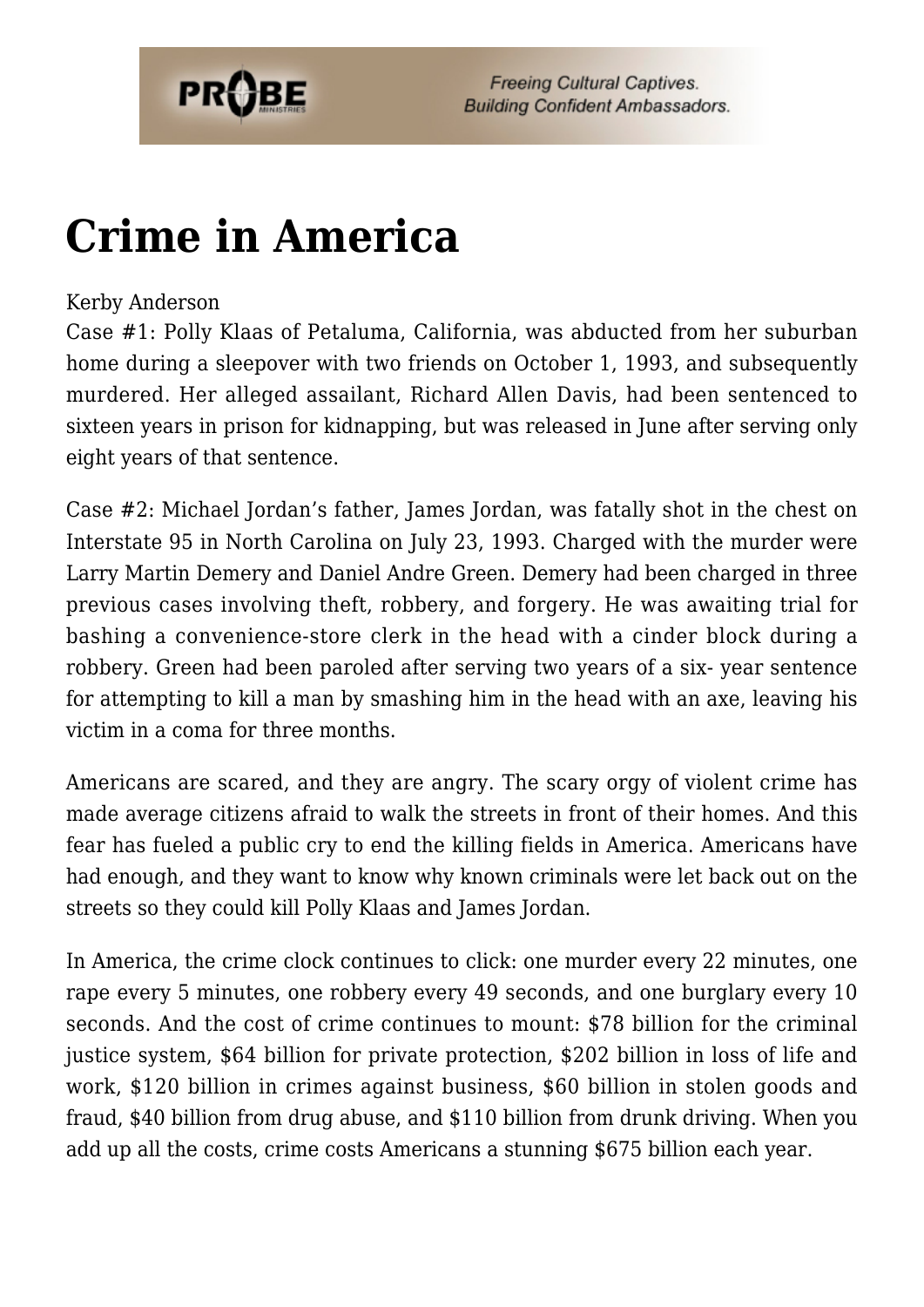

In addition to the financial cost is the psychological cost of devastated lives and a loss of security. In recent months, even apathetic Americans have been shaken from their false sense of security as they have seen criminals invade nearly every sanctuary where they felt they were safe: their cars (James Jordan); their public transit (the Long Island Rail Road murders by Colin Ferguson); and even their bedrooms (the abduction of Polly Klaas).

Past solutions seem ineffective. Massive spending on social programs, massive spending on prisons, and sweeping changes in sentences seem to have little effect. No wonder there is such anger and a clamor for change.

# **Current Trends in Crime**

## **1.The Crime Rate Is Increasing.**

The recent string of heinous crimes does not represent a sudden wave of crime in America. Violent crime actually has been steadily increasing since the 1960s (though violent crime rates did dip for a time during the early 1980s). But in addition to the steady increase of crime has been the changing nature of these crimes. For example, there has been a pronounced increase in the prevalence of stranger-on-stranger robberies and drive-by shootings.

## **2. Teenagers Are Responsible for a Disproportionate Share of Violent Crime.**

The violent-crime rate seems to rise and fall in tandem with the number of teens in the population. But recently, teen violence has exploded (murder arrests of teens jumped 92 percent since 1985) during a period in which the teen population remained steady or declined.

## **3.The Median Age of Criminals Is Dropping.**

The perception that criminals are getting younger is backed up by statistics. In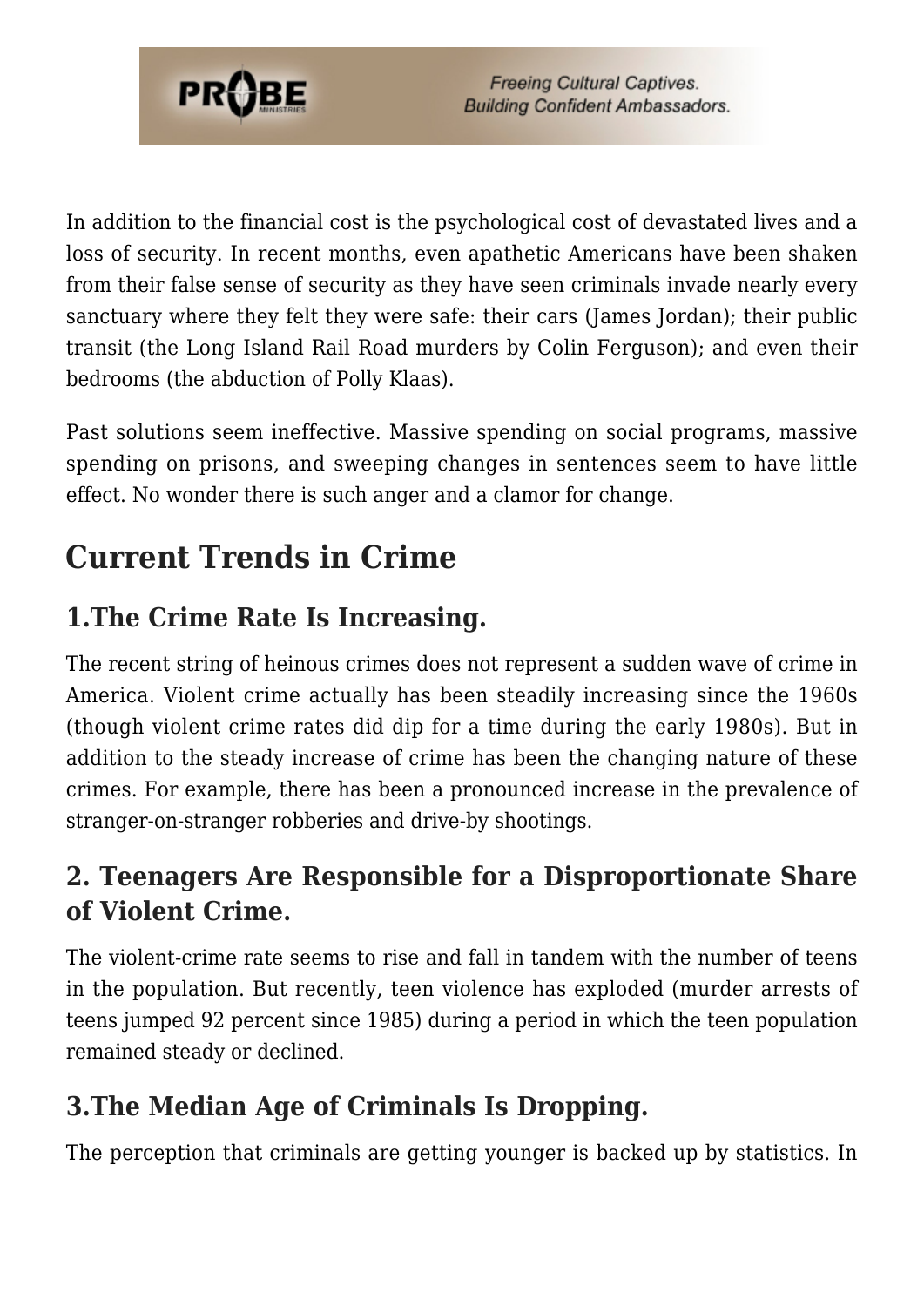

1982, 390 teens ages 13-15 were arrested for murder. A decade later, this total jumped to 740.

## **4. A Majority of the Crimes Are Committed by Habitual Criminals.**

Criminologist Marvin Wolfgang compiled arrest records for males born and raised in Philadelphia (in 1945 and in 1958). He found that just 7 percent in each age group committed two-thirds of all violent crime. This included three-fourths of the rapes and robberies, and nearly all of the murders. They also found that this 7 percent had five or more arrests before the age of 18.

## **5. Crime Does Pay: Most Criminals Are Not Caught or Convicted.**

Consider these statistics compiled by professor Morgan Reynolds (Texas A&M University) concerning burglary:

- *500,000 burglaries take place each month*
- *250,000 of these are reported to the police*
- *35,000 arrests are made*
- *30,450 prosecutions take place*
- *24,060 are convicted*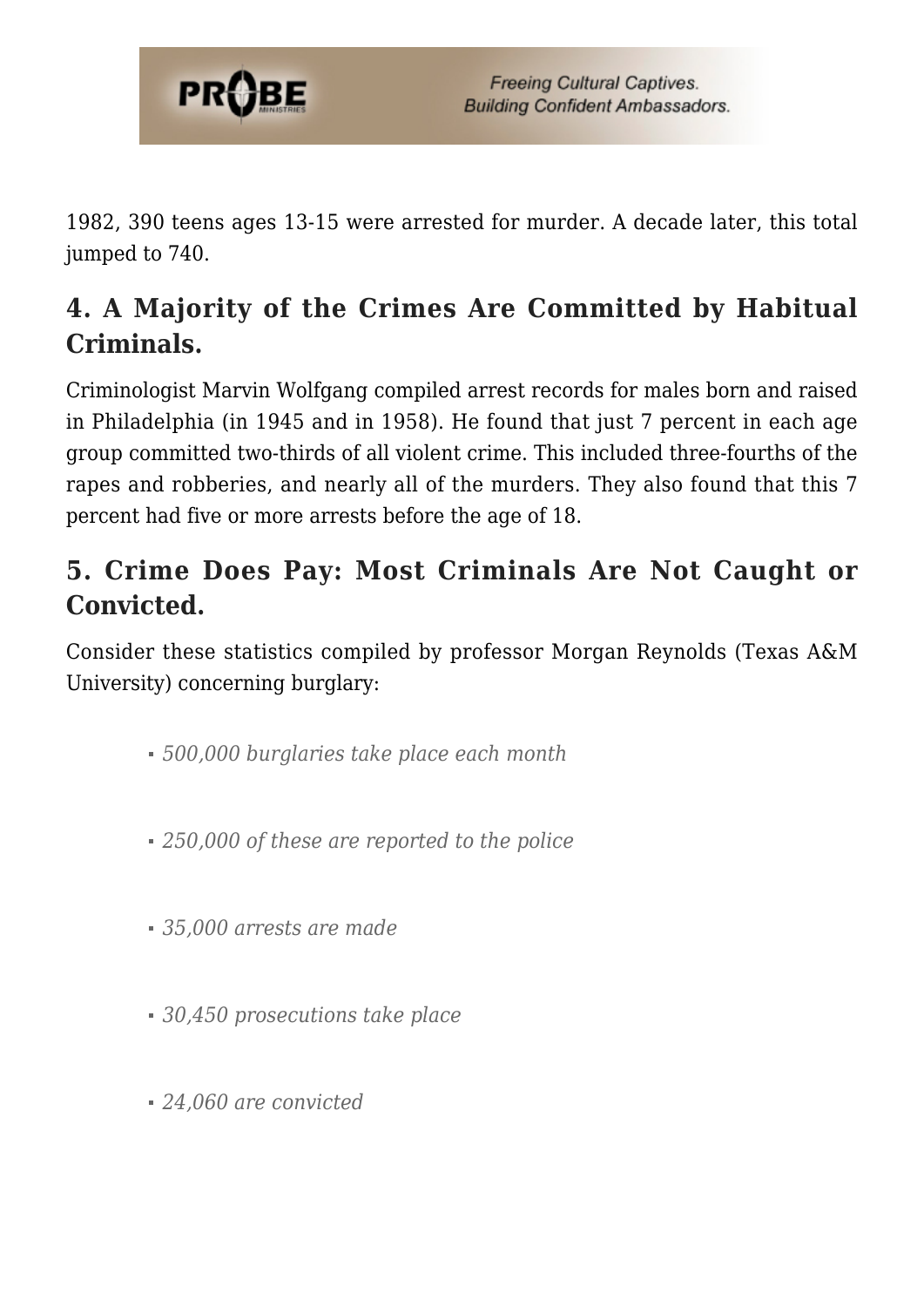

*6,010 are sent to prison; the rest paroled*

Of the 500,0000 burglaries, only 6,000 burglars went to jail! And if this 1 percent effectiveness ratio isn't disturbing enough, professor Reynolds found that the average time served was only 13 months.

## **How to Fight Crime**

### **1. Put More Police on the Street.**

The statistics from professor Reynolds illustrate the problem for burglary. Similar statistics exist for other major crimes including murder. Today 3.3 violent crimes are committed for every police officer. Twenty-five years ago, the ratio was exactly opposite. It is not surprising that we have an epidemic of crime in this country when the chances of being caught, prosecuted and convicted are so low. The average criminal has no reason to fear law enforcement. The obvious solution is to increase the deterrent through more police and swift and sure punishments.

## **2. Put More Criminals in Prison.**

The premise is simple: a criminal in prison cannot shoot your family. While the idea of incarceration is not new, some of the recent findings are. A 1992 publication by the Justice Department entitled, "The Case for More Incarceration" showed the following:

- *That incarceration is cheaper than letting a criminal out on the streets.*
- *That although the crime rate is high, the rate of increase has been going down since we started putting more people in prison.*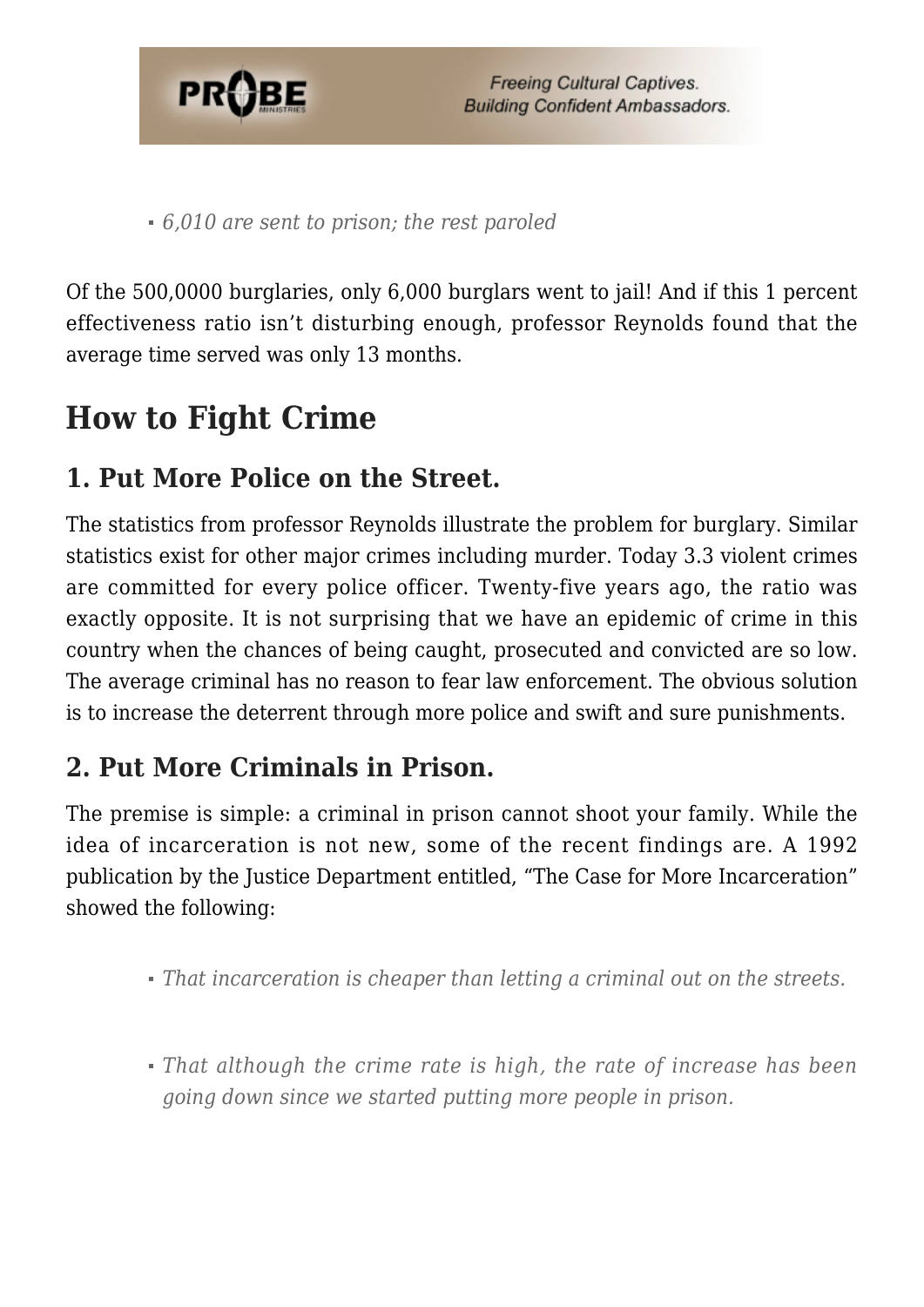

*That blacks and whites are treated equally and that the vast majority of law-abiding African-Americans would gain most from more incarceration of criminals because African-Americans are more likely to be victims of violent crime.*

Putting criminals behind bars keeps them off the streets and is less expensive to society than letting them back out on the street.

## **3. Focus on Habitual Criminals.**

The same publication by the Justice Department also found that much violent crime is committed by people who have already been in the criminal justice system. This included those who have been arrested, convicted, or imprisoned, or who are on probation or parole. The chronic offender has had 5 or more arrests by the age of 18 and has gotten away with dozens of other crimes.

Police departments that target "serious habitual offenders" and put them behind bars have found the number of violent crimes as well as property crimes drops significantly. Arresting, prosecuting, convicting, and incarcerating this small percentage of criminals will make communities safer.

## **4. Keep Violent Criminals in Prison Longer.**

Most citizens are shocked to find out that violent criminals serve only 5.5 years for murder or 3 years for rape. But those are the sobering statistics wrought from lenient early-release practices.

Government statistics (for 36 states and the District of Columbia) show that although violent offenders received an average sentence of seven years and eleven months imprisonment, they actually served an average of only two years and eleven months in prison–or only 37 percent of their imposed sentences. The statistics also show that, typically, 51 percent of violent criminals were discharged from prison in two years or less, and 76 percent were back on the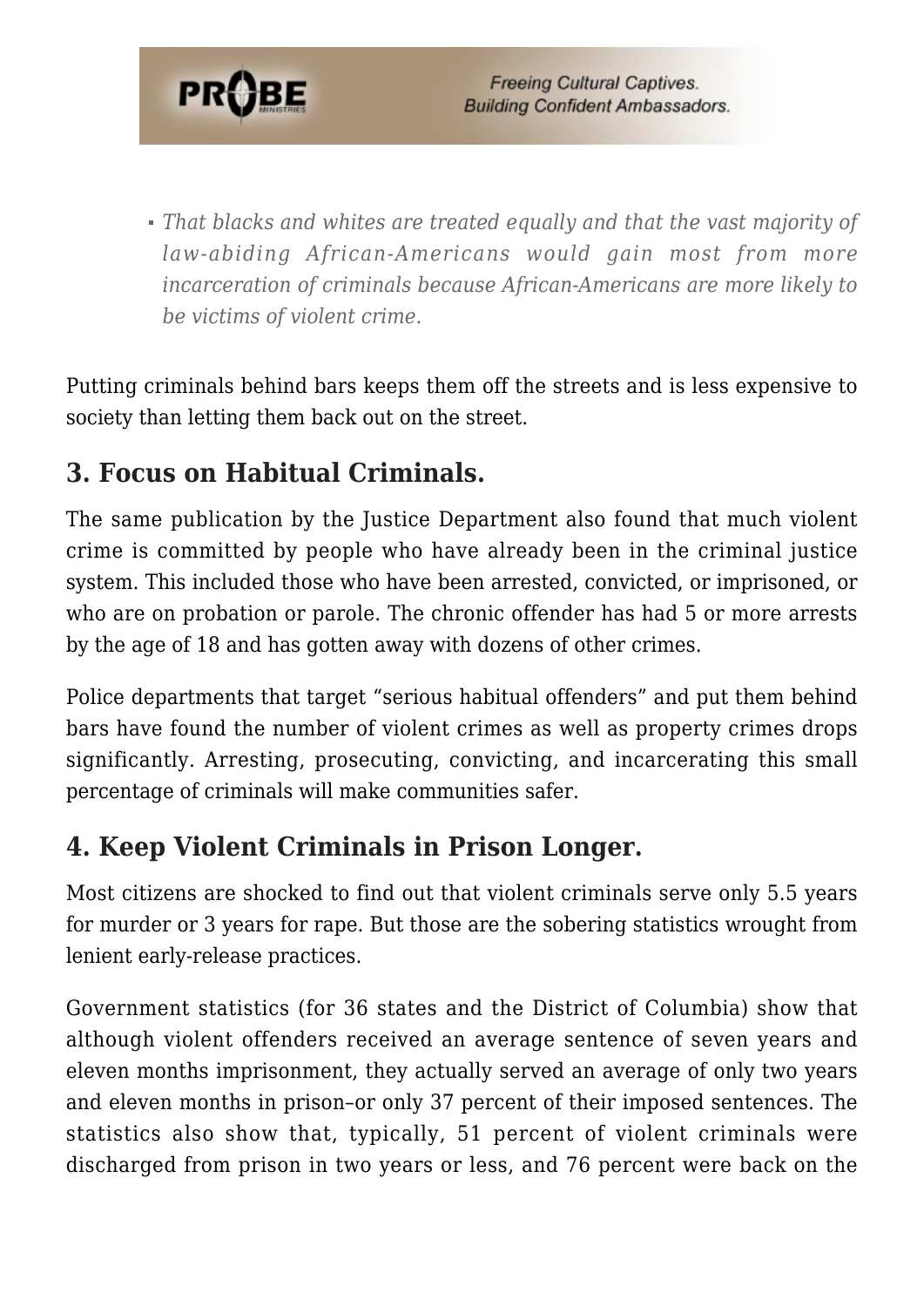

streets in four years or less.

We need to revise our current parole and probation procedures. Criminals who knowhow to work the system can be set free on bond, on their own recognizance, for re-habilitation, or for supervision. Three out of four people serving a criminal sentence are currently on probation or parole. In other words, they are out on the streets ready to commit another crime!

Many states are enacting "truth in sentencing" laws that require violent criminals to serve at least 85 percent of their prison sentence before becoming eligible for parole or other early release possibilities. Other states and the federal government are considering "three strikes and you're out." These laws mandate that those convicted of three violent crimes be put in jail for life.

Incarceration incapacitates violent criminals and keeps them off the streets, but it also deters would-be criminals. Criminologists have shown that an increase in arrest rates reduces the crime rate, and they have also demonstrated that an increase in sentence length also decreases crime rates. Catching more criminals, convicting more criminals, and keeping more criminals behind bars will reduce the crime rate.

## **5. Focus National and State Resources on Criminals, Not Weapons.**

Many politicians seem to think that crime can be fought through gun control rather than criminal control.

No matter where you come down on the issue of gun control, consider the following statistics. Only 1 percent of all guns purchased in America are ever used in the commmission of a crime. And of those 1 percent, 5 out of 6 were obtained illegally. At its best, any gun control bill is only going to affect a very small portion of the criminal element.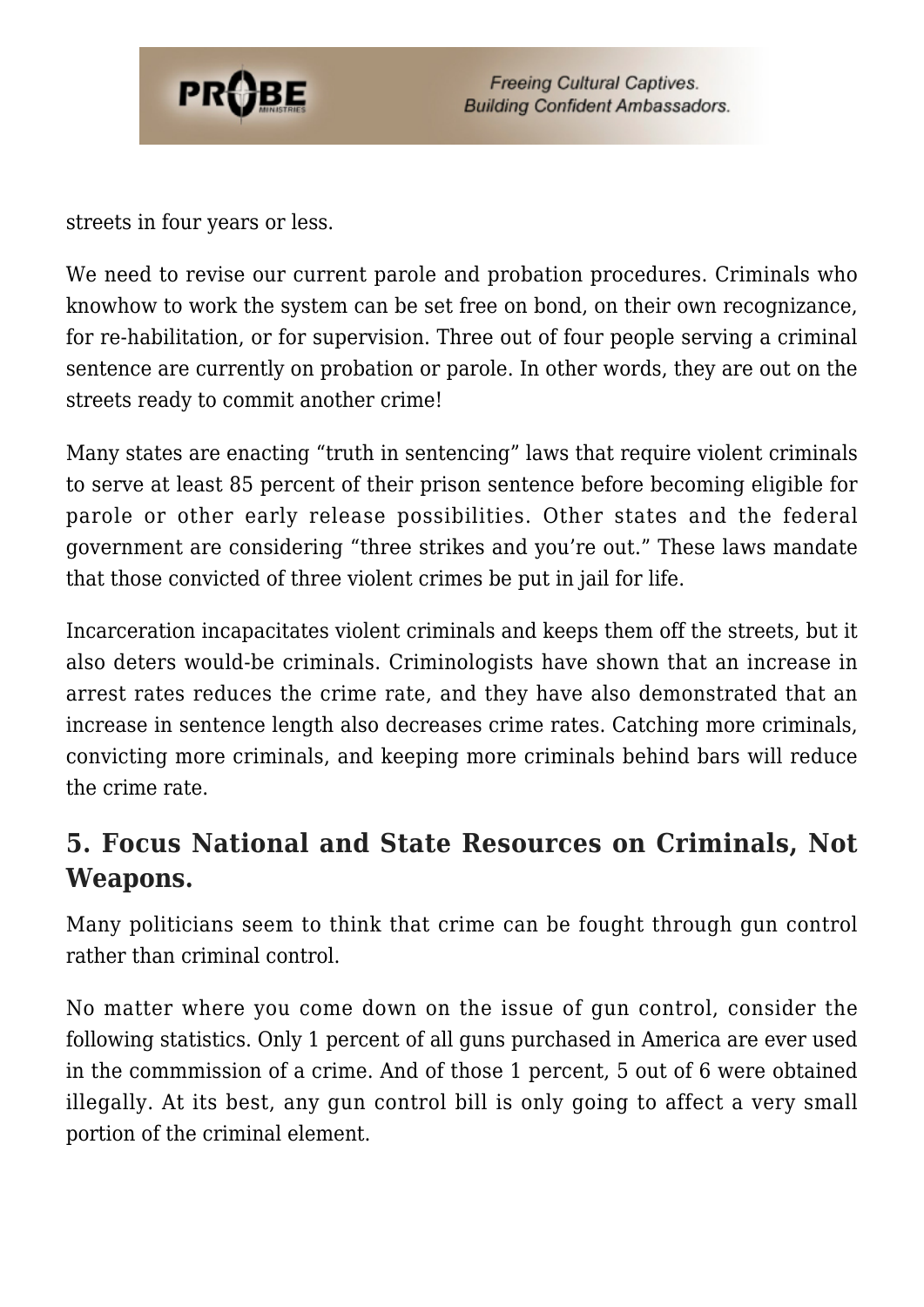

## **6. Provide Alternative Sentencing for Non-Violent Offenders.**

Criminals who are not a physical threat to society should not be locked up with violent criminals but should be sentenced to projects that will pay back the community. Criminals should pay restitution to their victims and the community. Locking up violent criminals makes sense; locking up non-violent criminals does not. Currently it costs more to warehouse a criminal for one year than it does to send the brightest student to Harvard University. Alternative sentencing for nonviolent offenders will reduce taxpayer cost and generate funds which can provide restitution for the crime committed.

## **7. Develop Community Programs Which Deter Crime.**

Many cities have introduced curfews prohibiting minors from being on the streets from 10 P.M. to 6 A.M. Exceptions are made for those passing through town or on their way to or from a political or religious event.

Some neighborhoods have found erecting roadblocks effective in reducing crime. Drug dealing drops dramatically when police check for driver's licenses and when local citizens write down license plate numbers and film activities with hand-held videos. Setting up a neighborhood crime watch program has also been a major deterrent to crime in many neighborhoods.

Citizens and legislators need to take back the streets. If we implement these common sense measures in the legislature and in our communities, we can make our streets safe again.

#### **Notes**

1. U.S. Crime Statistics for 1990.

2. "Cost of Crime: \$674 Billion," *U.S. News and World Report*, 17 January 1994, pp. 40-41.